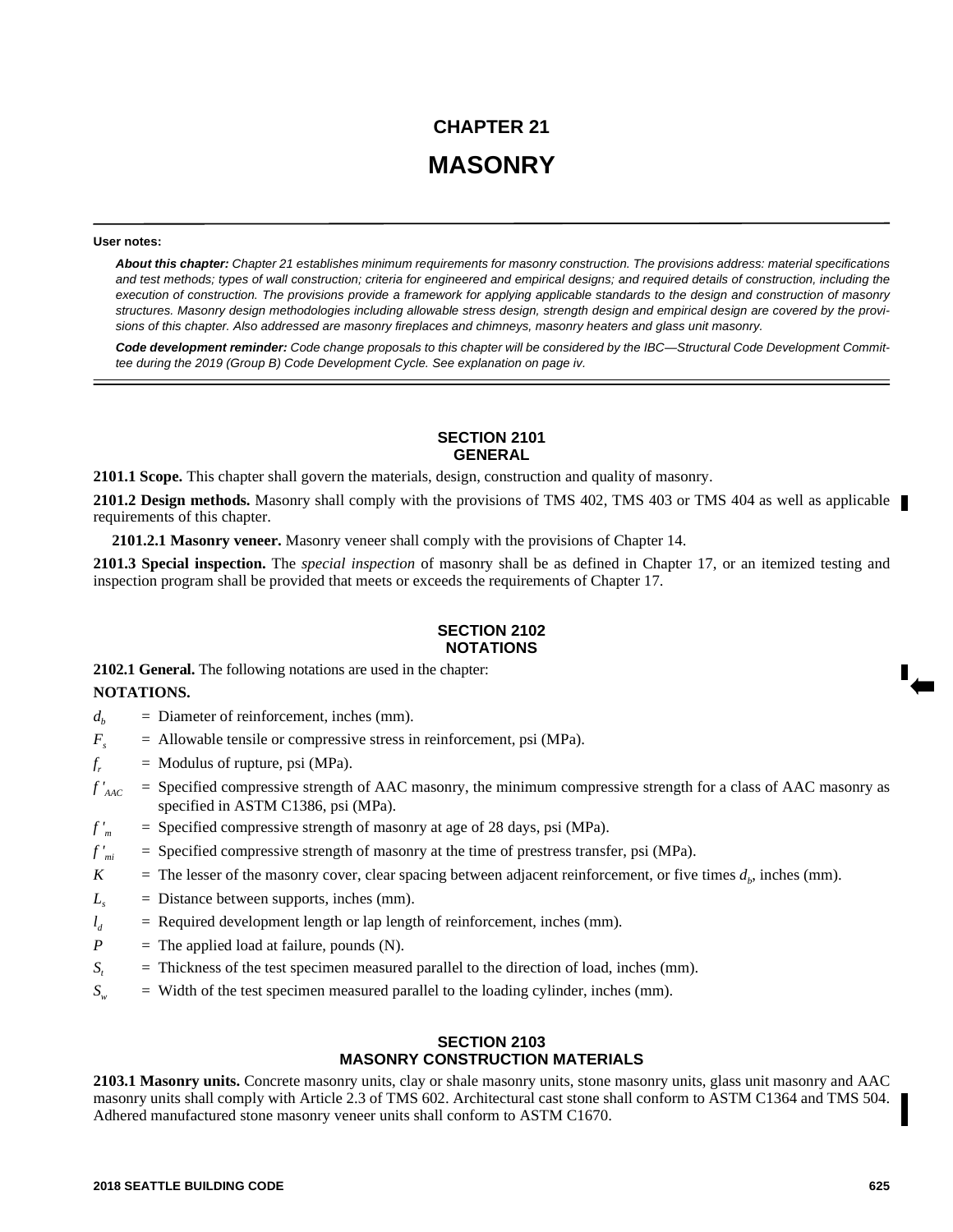**Exception:** Structural clay tile for nonstructural use in fireproofing of structural members and in wall furring shall not be required to meet the compressive strength specifications. The fire-resistance rating shall be determined in accordance with ASTM E119 or UL 263 and shall comply with the requirements of Table 602.

**2103.1.1 Second-hand units.** Second-hand masonry units shall not be reused unless they conform to the requirements of new units. The units shall be of whole, sound materials and free from cracks and other defects that will interfere with proper laying or use. Old mortar shall be cleaned from the unit before reuse.

**2103.2 Mortar.** Mortar for masonry construction shall comply with Section 2103.2.1, 2103.2.2, 2103.2.3 or 2103.2.4.

**2103.2.1 Masonry mortar.** Mortar for use in masonry construction shall conform to Articles 2.1 and 2.6 A of TMS 602.

**2103.2.2 Surface-bonding mortar.** Surface-bonding mortar shall comply with ASTM C887. Surface bonding of concrete masonry units shall comply with ASTM C946.

**2103.2.3 Mortars for ceramic wall and floor tile.** Portland cement mortars for installing ceramic wall and floor tile shall comply with ANSI A108.1A and ANSI A108.1B and be of the compositions indicated in Table 2103.2.3.

| <b>LOCATION</b> | <b>MORTAR</b>                 | <b>COMPOSITION</b>                                                                       |
|-----------------|-------------------------------|------------------------------------------------------------------------------------------|
| Walls           | Scratchcoat                   | 1 cement; 1/5 hydrated lime; 4 dry or 5 damp sand                                        |
|                 | Setting bed and leveling coat | 1 cement; 1/2 hydrated lime;<br>5 damp sand to 1 cement 1 hydrated lime, 7 damp sand     |
| <b>Floors</b>   | Setting bed                   | 1 cement; 1/10 hydrated lime; 5 dry or 6 damp sand;<br>or 1 cement; 5 dry or 6 damp sand |
| Ceilings        | Scratchcoat and sand bed      | 1 cement; 1/2 hydrated lime; 2-1/2 dry sand or 3 damp sand                               |

**TABLE 2103.2.3 CERAMIC TILE MORTAR COMPOSITIONS**

**2103.2.3.1 Dry-set Portland cement mortars.** Premixed prepared Portland cement mortars, which require only the addition of water and are used in the installation of ceramic tile, shall comply with ANSI A118.1. The shear bond strength for tile set in such mortar shall be as required in accordance with ANSI A118.1. Tile set in dry-set Portland cement mortar shall be installed in accordance with ANSI A108.5.

**2103.2.3.2 Latex-modified Portland cement mortar.** Latex-modified Portland cement thin-set mortars in which latex is added to dry-set mortar as a replacement for all or part of the gauging water that are used for the installation of ceramic tile shall comply with ANSI A118.4. Tile set in latex-modified Portland cement shall be installed in accordance with ANSI A108.5.

**2103.2.3.3 Epoxy mortar.** Ceramic tile set and grouted with chemical-resistant epoxy shall comply with ANSI A118.3. Tile set and grouted with epoxy shall be installed in accordance with ANSI A108.6.

**2103.2.3.4 Furan mortar and grout.** Chemical-resistant furan mortar and grout that are used to install ceramic tile shall comply with ANSI A118.5. Tile set and grouted with furan shall be installed in accordance with ANSI A108.8.

**2103.2.3.5 Modified epoxy-emulsion mortar and grout.** Modified epoxy-emulsion mortar and grout that are used to install ceramic tile shall comply with ANSI A118.8. Tile set and grouted with modified epoxy-emulsion mortar and grout shall be installed in accordance with ANSI A108.9.

**2103.2.3.6 Organic adhesives.** Water-resistant organic adhesives used for the installation of ceramic tile shall comply with ANSI A136.1. The shear bond strength after water immersion shall be not less than 40 psi (275 kPa) for Type I adhesive and not less than 20 psi (138 kPa) for Type II adhesive when tested in accordance with ANSI A136.1. Tile set in organic adhesives shall be installed in accordance with ANSI A108.4.

**2103.2.3.7 Portland cement grouts.** Portland cement grouts used for the installation of ceramic tile shall comply with ANSI A118.6. Portland cement grouts for tile work shall be installed in accordance with ANSI A108.10.

**2103.2.4 Mortar for adhered masonry veneer.** Mortar for use with adhered masonry veneer shall conform to ASTM C270 for Type N or S, or shall comply with ANSI A118.4 for latex-modified Portland cement mortar.

**2103.3 Grout.** Grout shall comply with Article 2.2 of TMS 602.

**2103.4 Metal reinforcement and accessories.** Metal reinforcement and accessories shall conform to Article 2.4 of TMS 602. Where unidentified reinforcement is *approved* for use, not less than three tension and three bending tests shall be made on representative specimens of the reinforcement from each shipment and grade of reinforcing steel proposed for use in the work.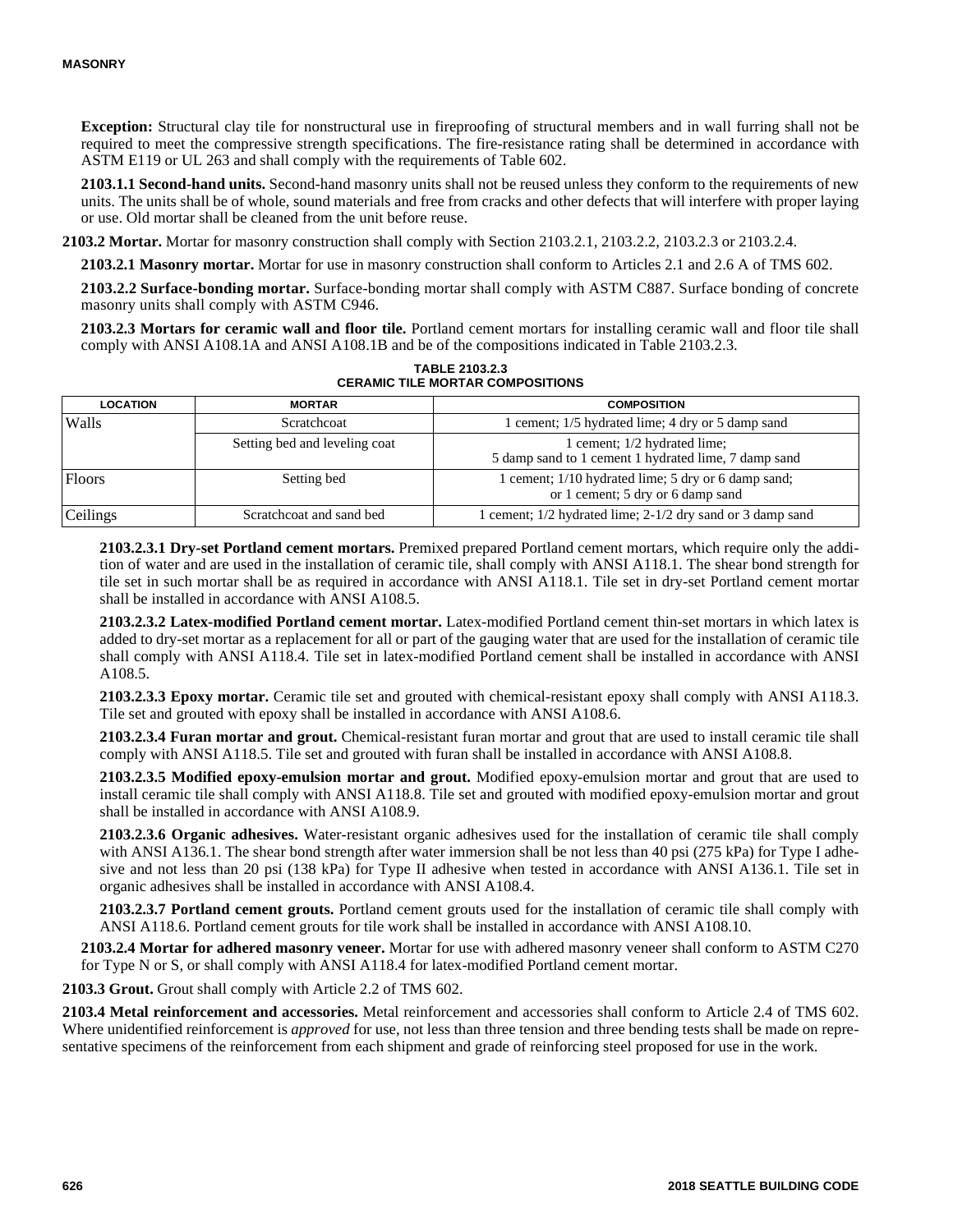#### **SECTION 2104 CONSTRUCTION**

**2104.1 Masonry construction.** Masonry construction shall comply with the requirements of Sections 2104.1.1 through 2104.1.3 and with the requirements of either TMS 602 or TMS 604.

**2104.1.1 Support on wood.** Masonry shall not be supported on wood girders or other forms of wood construction except as permitted in Section 2304.13.

**2104.1.2 Molded cornices.** Unless structural support and anchorage are provided to resist the overturning moment, the center of gravity of projecting masonry or molded cornices shall lie within the middle one-third of the supporting wall. Terra cotta and metal cornices shall be provided with a structural frame of *approved* noncombustible material anchored in an *approved* manner.

# **SECTION 2105 QUALITY ASSURANCE**

**2105.1 General.** A quality assurance program shall be used to ensure that the constructed masonry is in compliance with the *approved construction documents*.

The quality assurance program shall comply with the inspection and testing requirements of Chapter 17 and TMS 602.

#### **SECTION 2106 SEISMIC DESIGN**

**2106.1 Seismic design requirements for masonry.** Masonry structures and components shall comply with the requirements in Chapter 7 of TMS 402 depending on the structure's *seismic design category*.

# **SECTION 2107 ALLOWABLE STRESS DESIGN**

**[W] 2107.1 General.** The design of masonry structures using *allowable stress design* shall comply with Section 2106 and the requirements of Chapters 1 through 8 of TMS 402/ACI 530/ASCE 5 except as modified by Sections 2107.2 through 2107.3.

**[W] 2107.2 TMS 402/ACI 530/ASCE 5, Section (<del>(6.1.6.1.1)</del>) 2.1.8.7.1.1, lap splices. ((As an alternative to)) In lieu of Section**  $((6.1.6.1.1))$  2.1.8.7.1.1, it shall be permitted to design lap splices in accordance with Section 2107.2.1.

**2107.2.1 Lap splices.** The minimum length of lap splices for reinforcing bars in tension or compression,  $l_d$ , shall be:

 $l_d = 0.002 d_b f_s$ 

For SI:  $l_d = 0.29 d_b f_s$ 

but not less than 12 inches (305 mm). The length of the lapped splice shall be not less than 40 bar diameters.

where:

 $d<sub>b</sub>$  = Diameter of reinforcement, inches (mm).

 $f<sub>s</sub>$  = Computed stress in reinforcement due to design loads, psi (MPa).

In regions of moment where the design tensile stresses in the reinforcement are greater than 80 percent of the allowable steel tension stress,  $F_s$ , the lap length of splices shall be increased not less than 50 percent of the minimum required length, but need not be greater than 72  $d_b$ . Other equivalent means of stress transfer to accomplish the same 50 percent increase shall be permitted. Where epoxy coated bars are used, lap length shall be increased by 50 percent.

**2107.3 TMS 402, Section 6.1.6.1, splices of reinforcement.** Modify Section 6.1.6.1 as follows:

6.1.6.1 – Splices of reinforcement. Lap splices, welded splices or mechanical splices are permitted in accordance with the provisions of this section. Welding shall conform to AWS D1.4. Welded splices shall be of ASTM A706 steel reinforcement. Reinforcement larger than No. 9 (M #29) shall be spliced using mechanical connections in accordance with Section 6.1.6.1.3.

# **SECTION 2108 STRENGTH DESIGN OF MASONRY**

**2108.1 General.** The design of masonry structures using strength design shall comply with Section 2106 and the requirements of Chapters 1 through 7 and Chapter 9 of TMS 402, except as modified by Sections 2108.2 through 2108.3.

**Exception:** AAC masonry shall comply with the requirements of Chapters 1 through 7 and Chapter 11 of TMS 402.

**(Equation 21-1)**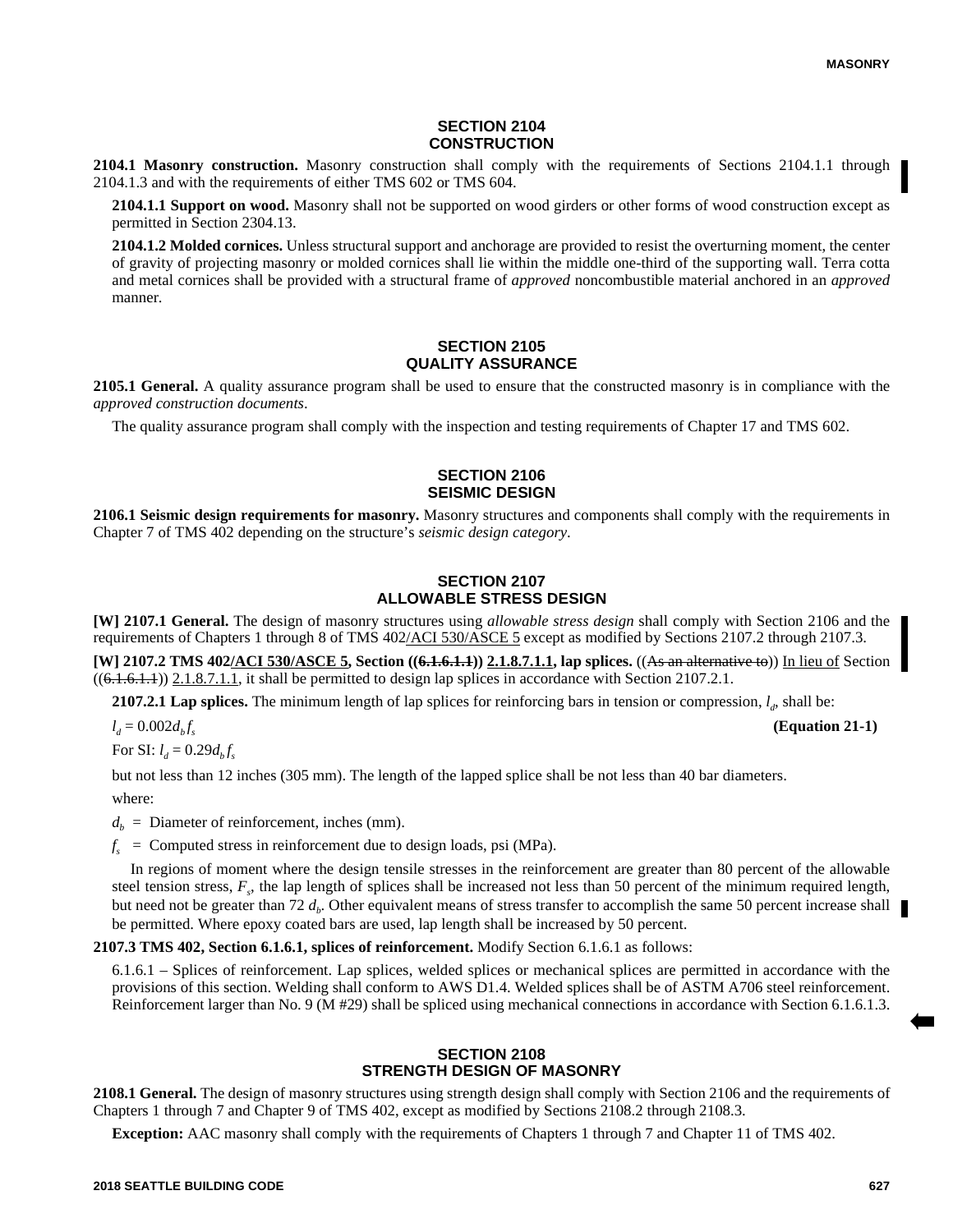**2108.2 TMS 402, Section 6.1.5.1.1, development.** Modify the second paragraph of Section 6.1.5.1.1 as follows:

The required development length of reinforcement shall be determined by Equation (6-1), but shall be not less than 12 inches (305 mm) and need not be greater than  $72 d_b$ .

**2108.3 TMS 402, Section 6.1.6.1.1, splices.** Modify Sections 6.1.6.1.2 and 6.1.6.1.3 as follows:

6.1.6.1.2 – A welded splice shall have the bars butted and welded to develop not less than 125 percent of the yield strength,  $f<sub>y</sub>$ , of the bar in tension or compression, as required. Welded splices shall be of ASTM A706 steel reinforcement. Welded splices shall not be permitted in plastic hinge zones of intermediate or special reinforced walls.

6.1.6.1.3 – Mechanical splices shall be classified as Type 1 or 2 in accordance with Section 18.2.7.1 of ACI 318. Type 1 mechanical splices shall not be used within a plastic hinge zone or within a beam-column joint of intermediate or special reinforced masonry shear walls. Type 2 mechanical splices are permitted in any location within a member.

#### **SECTION 2109 EMPIRICAL DESIGN OF ADOBE MASONRY**

**2109.1 General.** Empirically designed adobe masonry shall conform to the requirements of Appendix A of TMS 402, except where otherwise noted in this section.

**2109.1.1 Limitations.** The use of empirical design of adobe masonry shall be limited as noted in Section A.1.2 of TMS 402. In buildings that exceed one or more of the limitations of Section A.1.2 of TMS 402, masonry shall be designed in accordance with the engineered design provisions of Section 2101.2 or the foundation wall provisions of Section 1807.1.5.

Section A.1.2.2 of TMS 402 shall be modified as follows:

**A.1.2.2** – *Wind*. Empirical requirements shall not apply to the design or construction of masonry for buildings, parts of buildings, or other structures to be located in areas where *Vasd* as determined in accordance with Section 1609.3.1 of the *International Building Code* exceeds 110 mph.

**2109.2 Adobe construction.** Adobe construction shall comply with this section and shall be subject to the requirements of this code for Type V construction, Appendix A of TMS 402, and this section.

**2109.2.1 Unstabilized adobe.** Unstabilized adobe shall comply with Sections 2109.2.1.1 through 2109.2.1.4.

**2109.2.1.1 Compressive strength.** Adobe units shall have an average compressive strength of 300 psi (2068 kPa) when tested in accordance with ASTM C67. Five samples shall be tested and individual units are not permitted to have a compressive strength of less than 250 psi (1724 kPa).

**2109.2.1.2 Modulus of rupture.** Adobe units shall have an average modulus of rupture of 50 psi (345 kPa) when tested in accordance with the following procedure. Five samples shall be tested and individual units shall not have a modulus of rupture of less than 35 psi (241 kPa).

**2109.2.1.2.1 Support conditions.** A cured unit shall be simply supported by 2-inch-diameter (51 mm) cylindrical supports located 2 inches (51 mm) in from each end and extending the full width of the unit.

**2109.2.1.2.2 Loading conditions.** A 2-inch-diameter (51 mm) cylinder shall be placed at midspan parallel to the supports.

**2109.2.1.2.3 Testing procedure.** A vertical load shall be applied to the cylinder at the rate of 500 pounds per minute (37 N/s) until failure occurs.

**2109.2.1.2.4 Modulus of rupture determination.** The modulus of rupture shall be determined by the equation:

 $f_r = 3 PL_s / 2 S_w (S_t^2)$ ) **(Equation 21-2)**

where, for the purposes of this section only:

- $S_w$  = Width of the test specimen measured parallel to the loading cylinder, inches (mm).
- $f_r$  = Modulus of rupture, psi (MPa).
- $L<sub>s</sub>$  = Distance between supports, inches (mm).
- *S<sub>t</sub>* = Thickness of the test specimen measured parallel to the direction of load, inches (mm).
- $P =$  The applied load at failure, pounds (N).

**2109.2.1.3 Moisture content requirements.** Adobe units shall have a moisture content not exceeding 4 percent by weight.

**2109.2.1.4 Shrinkage cracks.** Adobe units shall not contain more than three shrinkage cracks and any single shrinkage crack shall not exceed 3 inches (76 mm) in length or 1/8 inch (3.2 mm) in width.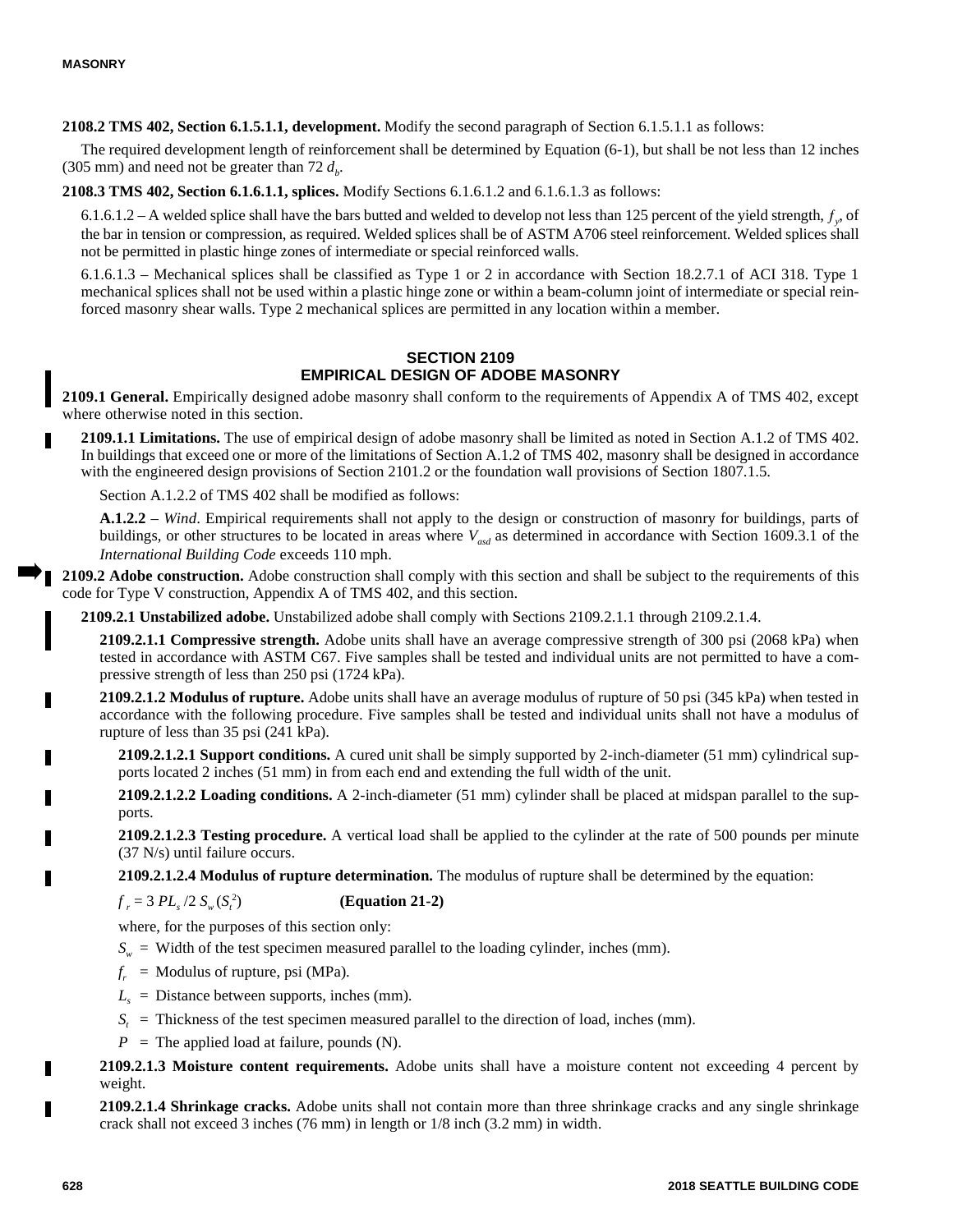**2109.2.2 Stabilized adobe.** Stabilized adobe shall comply with Section 2109.2.1 for unstabilized adobe in addition to Sections 2109.2.2.1 and 2109.2.2.2.

**2109.2.2.1 Soil requirements.** Soil used for stabilized adobe units shall be chemically compatible with the stabilizing material.

**2109.2.2.2 Absorption requirements.** A 4-inch (102 mm) cube, cut from a stabilized adobe unit dried to a constant weight in a ventilated oven at 212°F to 239°F (100°C to 115°C), shall not absorb more than 2-1/2 percent moisture by weight when placed on a constantly water-saturated, porous surface for seven days. Not fewer than five specimens shall be tested and each specimen shall be cut from a separate unit.

**2109.2.3 Allowable stress.** The allowable compressive stress based on gross cross-sectional area of adobe shall not exceed 30 psi (207 kPa).

**2109.2.3.1 Bolts.** Bolt values shall not exceed those set forth in Table 2109.2.3.1.

| TABLE 2109.2.3.1                          |  |  |
|-------------------------------------------|--|--|
| ALLOWABLE SHEAR ON BOLTS IN ADOBE MASONRY |  |  |

| <b>DIAMETER OF BOLTS (inches)</b> | <b>MINIMUM EMBEDMENT (inches)</b> | <b>SHEAR (pounds)</b> |
|-----------------------------------|-----------------------------------|-----------------------|
| 1/2                               |                                   |                       |
| 5/8                               | 12                                | 200                   |
| 3/4                               | 15                                | 300                   |
| 7/8                               | 18                                | 400                   |
|                                   | 21                                | 500                   |
| $1 - 1/8$                         | 24                                | 600                   |

For SI: 1 inch =  $25.4$  mm, 1 pound =  $4.448$  N.

**2109.2.4 Detailed requirements.** Adobe construction shall comply with Sections 2109.2.4.1 through 2109.2.4.9.

**2109.2.4.1 Number of stories.** Adobe construction shall be limited to buildings not exceeding one *story*, except that two*story* construction is allowed where designed by a *registered design professional*.

**2109.2.4.2 Mortar.** Mortar for adobe construction shall comply with Sections 2109.2.4.2.1 and 2109.2.4.2.2.

**2109.2.4.2.1 General.** Mortar for adobe units shall be in accordance with Section 2103.2.1, or be composed of adobe soil of the same composition and stabilization as the adobe brick units. Unstabilized adobe soil mortar is permitted in conjunction with unstabilized adobe brick units.

**2109.2.4.2.2 Mortar joints.** Adobe units shall be laid with full head and bed joints and in full running bond.

**2109.2.4.3 Parapet walls.** Parapet walls constructed of adobe units shall be waterproofed.

**2109.2.4.4 Wall thickness.** The minimum thickness of *exterior walls* in one-story buildings shall be 10 inches (254 mm). The walls shall be laterally supported at intervals not exceeding 24 feet (7315 mm). The minimum thickness of interior *load-bearing walls* shall be 8 inches (203 mm). The unsupported height of any wall constructed of adobe units shall not exceed 10 times the thickness of such wall.

**2109.2.4.5 Foundations.** Foundations for adobe construction shall be in accordance with Sections 2109.2.4.5.1 and 2109.2.4.5.2.

**2109.2.4.5.1 Foundation support.** Walls and partitions constructed of adobe units shall be supported by foundations or footings that extend not less than 6 inches (152 mm) above adjacent ground surfaces and are constructed of solid masonry (excluding adobe) or concrete. Footings and foundations shall comply with Chapter 18.

**2109.2.4.5.2 Lower course requirements.** Stabilized adobe units shall be used in adobe walls for the first 4 inches (102 mm) above the finished first-floor elevation.

**2109.2.4.6 Isolated piers or columns.** Adobe units shall not be used for isolated piers or columns in a load-bearing capacity. Walls less than 24 inches (610 mm) in length shall be considered to be isolated piers or columns.

**2109.2.4.7 Tie beams.** *Exterior walls* and interior *load-bearing walls* constructed of adobe units shall have a continuous tie beam at the level of the floor or roof bearing and meeting the following requirements.

**2109.2.4.7.1 Concrete tie beams.** Concrete tie beams shall be 6 inches (152 mm) or more in depth and10 inches (254 mm) or more in width. Concrete tie beams shall be continuously reinforced with not fewer than two No. 4 reinforcing bars. The specified compressive strength of concrete shall be not less than 2,500 psi (17.2 MPa).

**2109.2.4.7.2 Wood tie beams.** Wood tie beams shall be solid or built up of lumber having a nominal thickness of not less than 1 inch (25 mm), and shall have a depth of not less than 6 inches (152 mm) and a width of not less than 10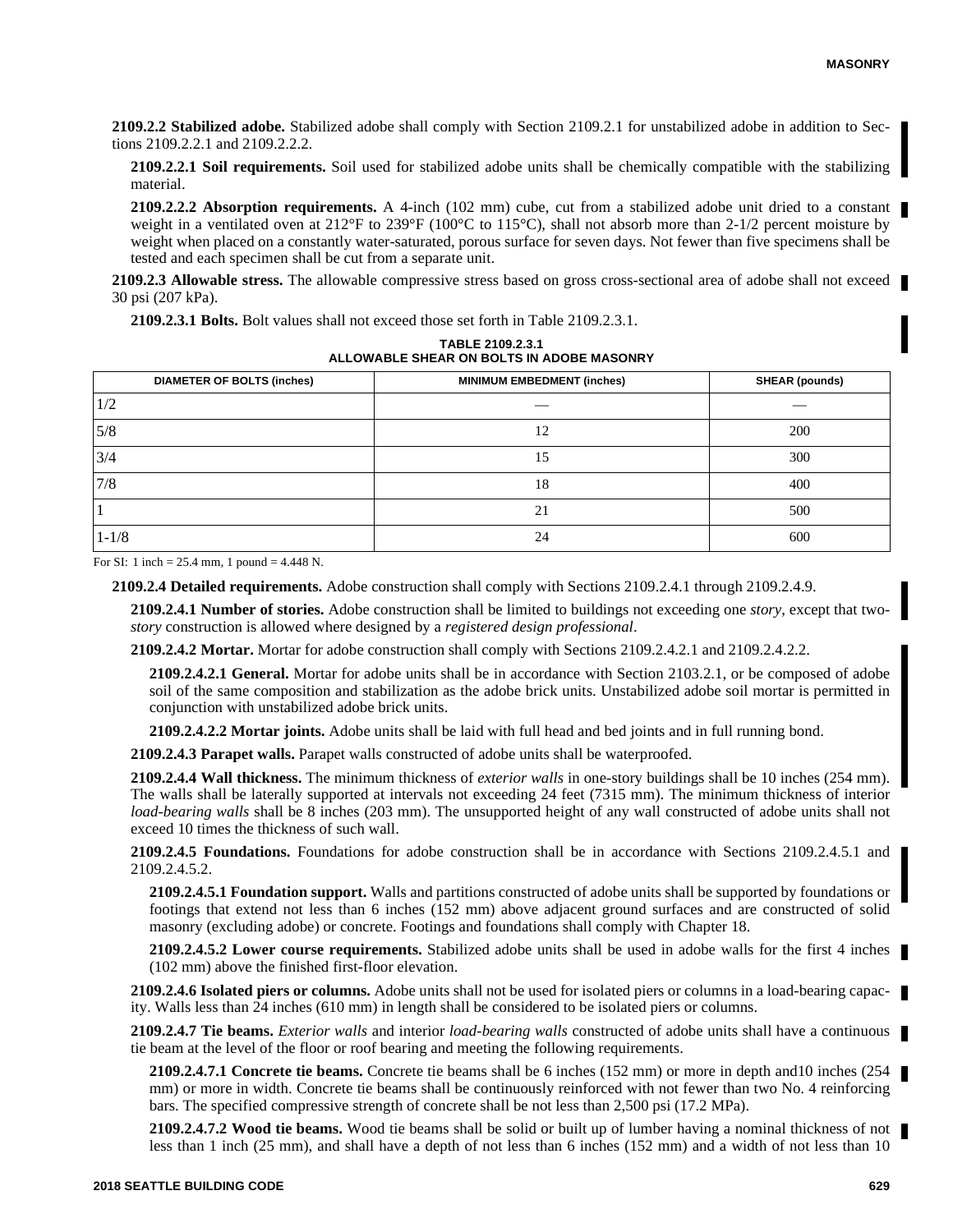inches (254 mm). Joints in wood tie beams shall be spliced not less than 6 inches (152 mm). Splices shall not be allowed within 12 inches (305 mm) of an opening. Wood used in tie beams shall be *approved* naturally decay-resistant or preservative-treated wood.

**2109.2.4.8 Exterior finish.** *Exterior walls* constructed of unstabilized adobe units shall have their exterior surface covered with not fewer than two coats of Portland cement plaster having a minimum thickness of  $3/4$  inch (19.1 mm) and conforming to ASTM C926. Lathing shall comply with ASTM C1063. Fasteners shall be spaced at 16 inches (406 mm) on center maximum. Exposed wood surfaces shall be treated with an *approved* wood preservative or other protective coating prior to lath application.

**2109.2.4.9 Lintels.** Lintels shall be considered to be structural members and shall be designed in accordance with the applicable provisions of Chapter 16.

#### **SECTION 2110 GLASS UNIT MASONRY**

**2110.1 General.** Glass unit masonry construction shall comply with Chapter 13 of TMS 402 and this section.

**2110.1.1 Limitations.** Solid or hollow *approved* glass block shall not be used in fire walls, party walls, fire barriers, fire partitions or smoke barriers, or for load-bearing construction. Such blocks shall be erected with mortar and reinforcement in metal channel-type frames, structural frames, masonry or concrete recesses, embedded panel anchors as provided for both exterior and interior walls or other *approved* joint materials. Wood strip framing shall not be used in walls required to have a fire-resistance rating by other provisions of this code.

**Exceptions:**

- 1. Glass-block assemblies having a fire protection rating of not less than 3/4 hour shall be permitted as opening protectives in accordance with Section 716 in fire barriers, fire partitions and smoke barriers that have a required fire-resistance rating of 1 hour or less and do not enclose exit stairways and ramps or exit passageways.
- 2. Glass-block assemblies as permitted in Section 404.6, Exception 2.

#### **SECTION 2111 MASONRY FIREPLACES**

**2111.1 General.** The construction of masonry fireplaces, consisting of concrete or masonry, shall be in accordance with this section.

**2111.2 Fireplace drawings.** The *construction documents* shall describe in sufficient detail the location, size and construction of masonry fireplaces. The thickness and characteristics of materials and the clearances from walls, partitions and ceilings shall be indicated.

**2111.3 Footings and foundations.** Footings for masonry fireplaces and their chimneys shall be constructed of concrete or solid masonry not less than 12 inches (305 mm) thick and shall extend not less than 6 inches (153 mm) beyond the face of the fireplace or foundation wall on all sides. Footings shall be founded on natural undisturbed earth or engineered fill below frost depth. In areas not subjected to freezing, footings shall be not less than 12 inches (305 mm) below finished grade.

**2111.3.1 Ash dump cleanout.** Cleanout openings, located within foundation walls below fireboxes, where provided, shall be equipped with ferrous metal or masonry doors and frames constructed to remain tightly closed, except when in use. Cleanouts shall be accessible and located so that ash removal will not create a hazard to combustible materials.

**2111.4 Seismic reinforcement.** In structures assigned to *Seismic Design Category* A or B, seismic reinforcement is not required. In structures assigned to *Seismic Design Category* C or D, masonry fireplaces shall be reinforced and anchored in accordance with Sections 2111.4.1, 2111.4.2 and 2111.5. In structures assigned to *Seismic Design Category* E or F, masonry fireplaces shall be reinforced in accordance with the requirements of Sections 2101 through 2108.

**2111.4.1 Vertical reinforcing.** For fireplaces with chimneys up to 40 inches (1016 mm) wide, four No. 4 continuous vertical bars, anchored in the foundation, shall be placed in the concrete between wythes of solid masonry or within the cells of hollow unit masonry and grouted in accordance with Section 2103.3. For fireplaces with chimneys greater than 40 inches (1016) mm) wide, two additional No. 4 vertical bars shall be provided for each additional 40 inches (1016 mm) in width or fraction thereof.

**2111.4.2 Horizontal reinforcing.** Vertical reinforcement shall be placed enclosed within 1/4-inch (6.4 mm) ties or other reinforcing of equivalent net cross-sectional area, spaced not to exceed 18 inches (457 mm) on center in concrete; or placed in the bed joints of unit masonry at not less than every 18 inches (457 mm) of vertical height. Two such ties shall be provided at each bend in the vertical bars.

**2111.5 Seismic anchorage.** Masonry fireplaces and foundations shall be anchored at each floor, ceiling or roof line more than 6 feet (1829 mm) above grade with two 3/16-inch by 1-inch (4.8 mm by 25 mm) straps embedded not less than 12 inches (305 mm) into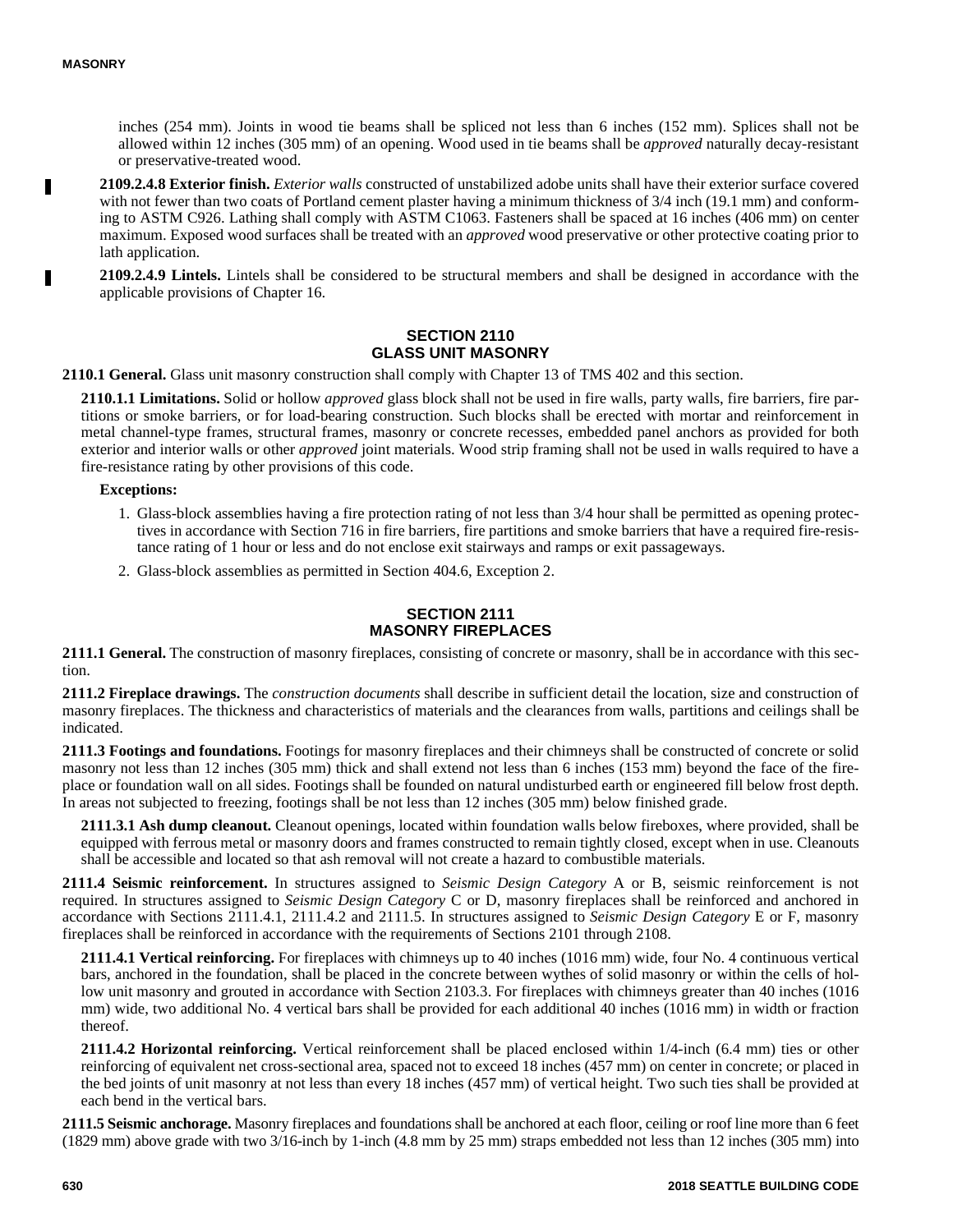the chimney. Straps shall be hooked around the outer bars and extend 6 inches (152 mm) beyond the bend. Each strap shall be fastened to not fewer than four floor joists with two 1/2-inch (12.7 mm) bolts.

**Exception:** Seismic anchorage is not required for the following:

- 1. In structures assigned to *Seismic Design Category* A or B.
- 2. Where the masonry fireplace is constructed completely within the exterior walls.

**2111.6 Firebox walls.** Masonry fireboxes shall be constructed of solid masonry units, hollow masonry units grouted solid, stone or concrete. Where a lining of firebrick not less than 2 inches (51 mm) in thickness or other *approved* lining is provided, the minimum thickness of back and sidewalls shall each be 8 inches (203 mm) of solid masonry, including the lining. The width of joints between firebricks shall be not greater than 1/4 inch (6.4 mm). Where a lining is not provided, the total minimum thickness of back and sidewalls shall be 10 inches (254 mm) of solid masonry. Firebrick shall conform to ASTM C27 or ASTM C1261 and shall be laid with medium-duty refractory mortar conforming to ASTM C199.

**2111.6.1 Steel fireplace units.** Steel fireplace units are permitted to be installed with solid masonry to form a masonry fireplace provided that they are installed according to either the requirements of their listing or the requirements of this section. Steel fireplace units incorporating a steel firebox lining shall be constructed with steel not less than 1/4 inch (6.4 mm) in thickness, and an air-circulating chamber that is ducted to the interior of the building. The firebox lining shall be encased with solid masonry to provide a total thickness at the back and sides of not less than 8 inches (203 mm), of which not less than 4 inches (102 mm) shall be of solid masonry or concrete. Circulating air ducts employed with steel fireplace units shall be constructed of metal or masonry.

**2111.7 Firebox dimensions.** The firebox of a concrete or masonry fireplace shall have a minimum depth of 20 inches (508 mm). The throat shall be not less than 8 inches (203 mm) above the fireplace opening. The throat opening shall be not less than 4 inches (102 mm) in depth. The cross-sectional area of the passageway above the firebox, including the throat, damper and smoke chamber, shall be not less than the cross-sectional area of the flue.

**Exception:** Rumford fireplaces shall be permitted provided that the depth of the fireplace is not less than 12 inches (305 mm) and not less than one-third of the width of the fireplace opening, and the throat is not less than 12 inches (305 mm) above the lintel, and not less than 1/20 the cross-sectional area of the fireplace opening.

**[W] 2111.8 Fireplaces.** Fireplaces shall be provided with each of the following:

1. Tightly fitting flue dampers, operated by a readily accessible manual or *approved* automatic control.

**Exception:** Fireplaces with gas logs shall be installed in accordance with *International Mechanical Code* Section 901, except that the standards for liquefied petroleum gas installations shall be NFPA 58 (*Liquefied Petroleum Gas Code*) and NFPA 54 (*National Fuel Gas Code*).

2. An outside source for combustion air ducted into the firebox. The duct shall be at least 6 square inches and shall be provided with an operable outside air duct damper.

**Exception:** Washington certified fireplaces shall be installed with the combustion air systems necessary for their safe and efficient combustion and specified by the manufacturer in accordance with Section 2115.

3. Site built fireplaces shall have tight fitting glass or metal doors, or a flue draft induction fan or as *approved* for minimizing back-drafting. Factory built fireplaces shall use doors listed for the installed appliance.

**2111.8.1 Lintel and throat.** Masonry over a fireplace opening shall be supported by a lintel of noncombustible material. The minimum required bearing length on each end of the fireplace opening shall be 4 inches (102 mm). The fireplace throat or damper shall be located not less than 8 inches (203 mm) above the top of the fireplace opening.

**((2111.8.1)) 2111.8.2 Damper.** Masonry fireplaces shall be equipped with a ferrous metal damper located not less than 8 inches (203 mm) above the top of the fireplace opening. Dampers shall be installed in the fireplace or at the top of the flue venting the fireplace, and shall be operable from the room containing the fireplace. Damper controls shall be permitted to be located in the fireplace.

**2111.9 Smoke chamber walls.** Smoke chamber walls shall be constructed of solid masonry units, hollow masonry units grouted solid, stone or concrete. The total minimum thickness of front, back and sidewalls shall be 8 inches (203 mm) of solid masonry. The inside surface shall be parged smooth with refractory mortar conforming to ASTM C199. Where a lining of firebrick not less than 2 inches (51 mm) thick, or a lining of vitrified clay not less than 5/8 inch (15.9 mm) thick, is provided, the total minimum thickness of front, back and sidewalls shall be 6 inches (152 mm) of solid masonry, including the lining. Firebrick shall conform to ASTM C1261 and shall be laid with refractory mortar conforming to ASTM C199. Vitrified clay linings shall conform to ASTM C315.

**2111.9.1 Smoke chamber dimensions.** The inside height of the smoke chamber from the fireplace throat to the beginning of the flue shall be not greater than the inside width of the fireplace opening. The inside surface of the smoke chamber shall not be inclined more than 45 degrees (0.76 rad) from vertical where prefabricated smoke chamber linings are used or where the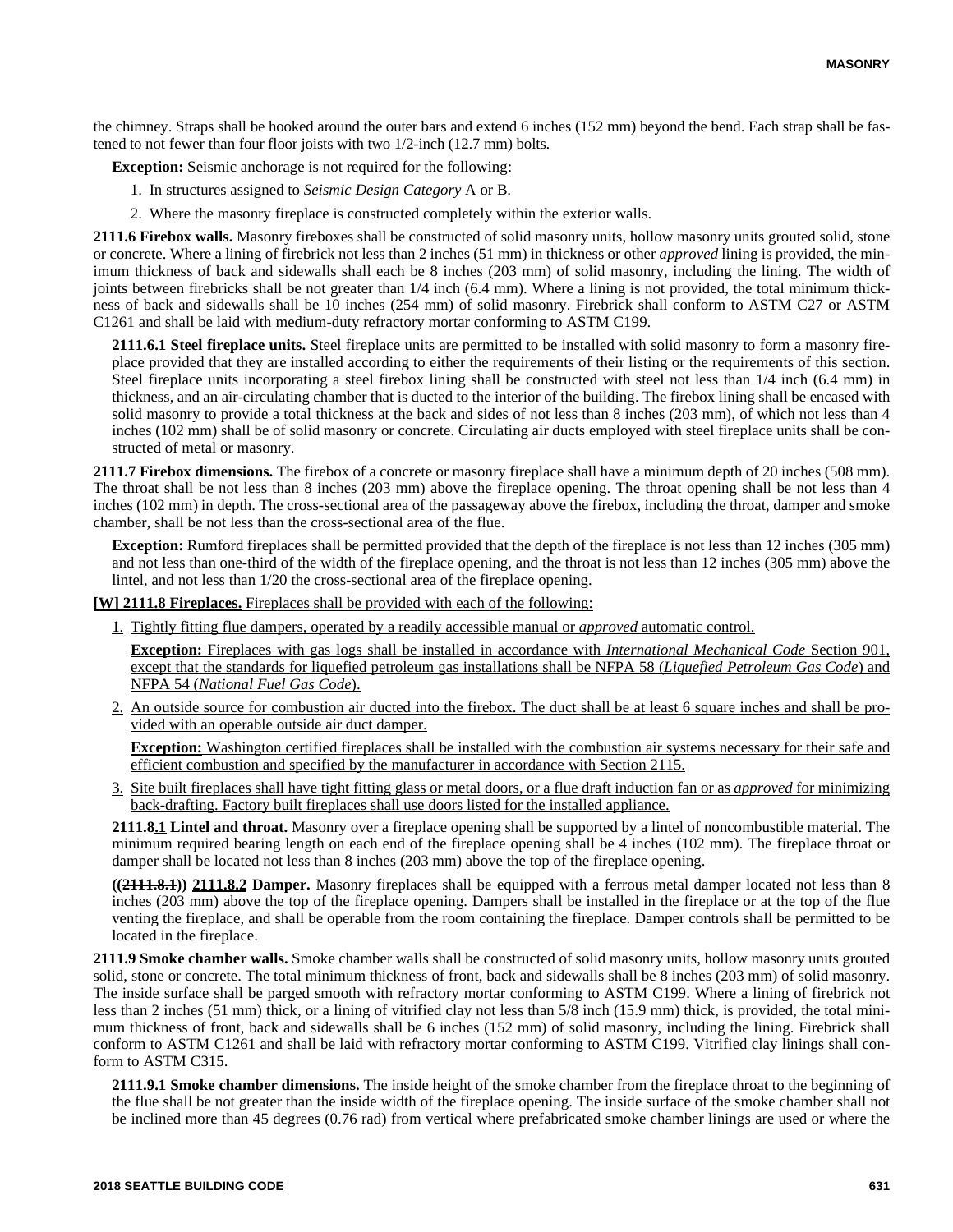smoke chamber walls are rolled or sloped rather than corbeled. Where the inside surface of the smoke chamber is formed by corbeled masonry, the walls shall not be corbeled more than 30 degrees (0.52 rad) from vertical.

**2111.10 Hearth and hearth extension.** Masonry fireplace hearths and hearth extensions shall be constructed of concrete or masonry, supported by noncombustible materials, and reinforced to carry their own weight and all imposed loads. Combustible material shall not remain against the underside of hearths or hearth extensions after construction.

**2111.10.1 Hearth thickness.** The minimum thickness of fireplace hearths shall be 4 inches (102 mm).

**2111.10.2 Hearth extension thickness.** The minimum thickness of hearth extensions shall be 2 inches (51 mm).

**Exception:** Where the bottom of the firebox opening is raised not less than 8 inches (203 mm) above the top of the hearth extension, a hearth extension of not less than 3/8-inch-thick (9.5 mm) brick, concrete, stone, tile or other *approved* noncombustible material is permitted.

**2111.11 Hearth extension dimensions.** Hearth extensions shall extend not less than 16 inches (406 mm) in front of, and not less than 8 inches (203 mm) beyond, each side of the fireplace opening. Where the fireplace opening is 6 square feet  $(0.557 \text{ m}^2)$  or larger, the hearth extension shall extend not less than 20 inches (508 mm) in front of, and not less than 12 inches (305 mm) beyond, each side of the fireplace opening.

**2111.12 Fireplace clearance.** Any portion of a masonry fireplace located in the interior of a building or within the *exterior wall* of a building shall have a clearance to combustibles of not less than 2 inches (51 mm) from the front faces and sides of masonry fireplaces and not less than 4 inches (102 mm) from the back faces of masonry fireplaces. The airspace shall not be filled, except to provide fireblocking in accordance with Section 2111.13.

#### **Exceptions:**

- 1. Masonry fireplaces *listed* and *labeled* for use in contact with combustibles in accordance with UL 127 and installed in accordance with the manufacturer's instructions are permitted to have combustible material in contact with their exterior surfaces.
- 2. Where masonry fireplaces are constructed as part of masonry or concrete walls, combustible materials shall not be in contact with the masonry or concrete walls less than 12 inches (306 mm) from the inside surface of the nearest firebox lining.
- 3. Exposed combustible *trim* and the edges of sheathing materials, such as wood siding, flooring and drywall, are permitted to abut the masonry fireplace sidewalls and hearth extension, in accordance with Figure 2111.12, provided that such combustible *trim* or sheathing is not less than 12 inches (306 mm) from the inside surface of the nearest firebox lining.
- 4. Exposed combustible mantels or *trim* is permitted to be placed directly on the masonry fireplace front surrounding the fireplace opening, provided that such combustible materials shall not be placed within 6 inches (153 mm) of a fireplace opening. Combustible material directly above and within 12 inches (305 mm) of the fireplace opening shall not project more than 1/8 inch (3.2 mm) for each 1-inch (25 mm) distance from such opening. Combustible materials located along the sides of the fireplace opening that project more than 1-1/2 inches (38 mm) from the face of the fireplace shall have an additional clearance equal to the projection.



For SI: 1 inch  $= 25.4$  mm

**FIGURE 2111.12 ILLUSTRATION OF EXCEPTION TO FIREPLACE CLEARANCE PROVISION**

**2111.13 Fireplace fireblocking.** All spaces between fireplaces and floors and ceilings through which fireplaces pass shall be fireblocked with noncombustible material securely fastened in place. The fireblocking of spaces between wood joists, beams or headers shall be to a depth of 1 inch (25 mm) and shall only be placed on strips of metal or metal lath laid across the spaces between combustible material and the chimney.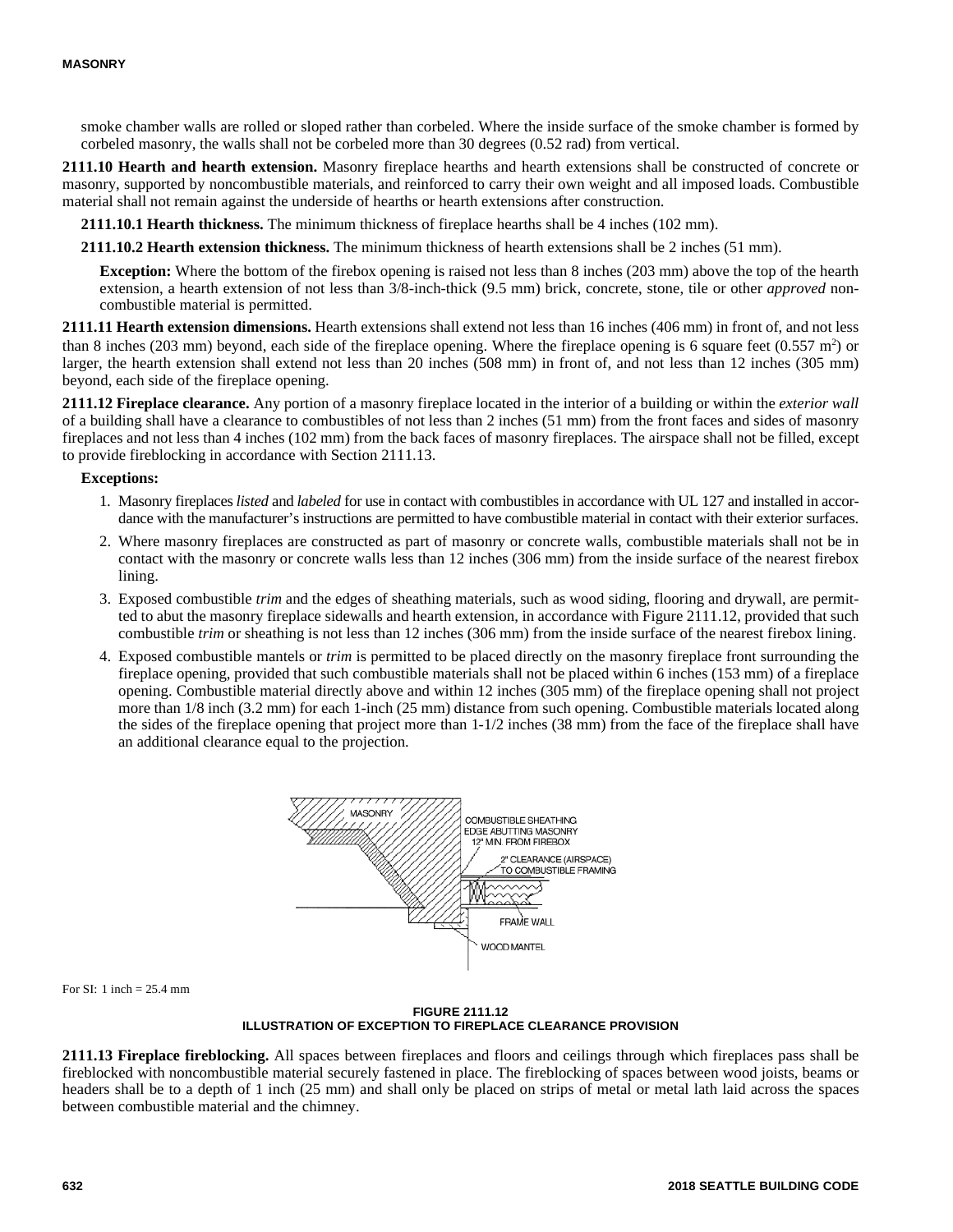**2111.14 Exterior air.** Factory-built or masonry fireplaces covered in this section shall be equipped with an exterior air supply to ensure proper fuel combustion unless the room is mechanically ventilated and controlled so that the indoor pressure is neutral or positive.

**2111.14.1 Factory-built fireplaces.** Exterior combustion air ducts for factory-built fireplaces shall be *listed* components of the fireplace, and installed according to the fireplace manufacturer's instructions.

**2111.14.2 Masonry fireplaces.** *Listed* combustion air ducts for masonry fireplaces shall be installed according to the terms of their listing and manufacturer's instructions.

**2111.14.3 Exterior air intake.** The exterior air intake shall be capable of providing all combustion air from the exterior of the *dwelling*. The exterior air intake shall not be located within a garage, *attic*, basement or crawl space of the *dwelling* nor shall the air intake be located at an elevation higher than the firebox. The exterior air intake shall be covered with a corrosionresistant screen of 1/4-inch (6.4 mm) mesh.

**2111.14.4 Clearance.** Unlisted combustion air ducts shall be installed with a minimum 1-inch (25 mm) clearance to combustibles for all parts of the duct within 5 feet (1524 mm) of the duct outlet.

2111.14.5 Passageway. The combustion air passageway shall be not less than 6 square inches (3870 mm<sup>2</sup>) and not more than 55 square inches (0.035 m<sup>2</sup>), except that combustion air systems for *listed* fireplaces or for fireplaces tested for emissions shall be constructed according to the fireplace manufacturer's instructions.

**2111.14.6 Outlet.** The exterior air outlet is permitted to be located in the back or sides of the firebox chamber or within 24 inches (610 mm) of the firebox opening on or near the floor. The outlet shall be closable and designed to prevent burning material from dropping into concealed combustible spaces.

#### **SECTION 2112 MASONRY HEATERS**

**2112.1 Definition.** A masonry heater is a heating appliance constructed of concrete or solid masonry, hereinafter referred to as "masonry," which is designed to absorb and store heat from a solid fuel fire built in the firebox by routing the exhaust gases through internal heat exchange channels in which the flow path downstream of the firebox includes flow in either a horizontal or downward direction before entering the chimney and which delivers heat by radiation from the masonry surface of the heater.

**2112.2 Installation.** Masonry heaters shall be installed in accordance with this section and comply with one of the following:

- 1. Masonry heaters shall comply with the requirements of ASTM E1602.
- 2. Masonry heaters shall be *listed* and *labeled* in accordance with UL 1482 or EN 15250 and installed in accordance with the manufacturer's instructions.

**2112.3 Footings and foundation.** The firebox floor of a masonry heater shall be a minimum thickness of 4 inches (102 mm) of noncombustible material and be supported on a noncombustible footing and foundation in accordance with Section 2113.2.

**2112.4 Seismic reinforcing.** In structures assigned to *Seismic Design Category* D, E or F, masonry heaters shall be anchored to the masonry foundation in accordance with Section 2113.3. Seismic reinforcing shall not be required within the body of a masonry heater with a height that is equal to or less than 3.5 times its body width and where the masonry chimney serving the heater is not supported by the body of the heater. Where the masonry chimney shares a common wall with the facing of the masonry heater, the chimney portion of the structure shall be reinforced in accordance with Section 2113.

**2112.5 Masonry heater clearance.** Combustible materials shall not be placed within 36 inches (914 mm) or the distance of the allowed reduction method from the outside surface of a masonry heater in accordance with NFPA 211, Section 12.6, and the required space between the heater and combustible material shall be fully vented to permit the free flow of air around all heater surfaces.

#### **Exceptions:**

- 1. Where the masonry heater wall thickness is not less than 8 inches (203 mm) of solid masonry and the wall thickness of the heat exchange channels is not less than 5 inches (127 mm) of solid masonry, combustible materials shall not be placed within 4 inches (102 mm) of the outside surface of a masonry heater. A clearance of not less than 8 inches (203 mm) shall be provided between the gastight capping slab of the heater and a combustible ceiling.
- 2. Masonry heaters *listed* and *labeled* in accordance with UL 1482 or EN 15250 and installed in accordance with the manufacturer's instructions.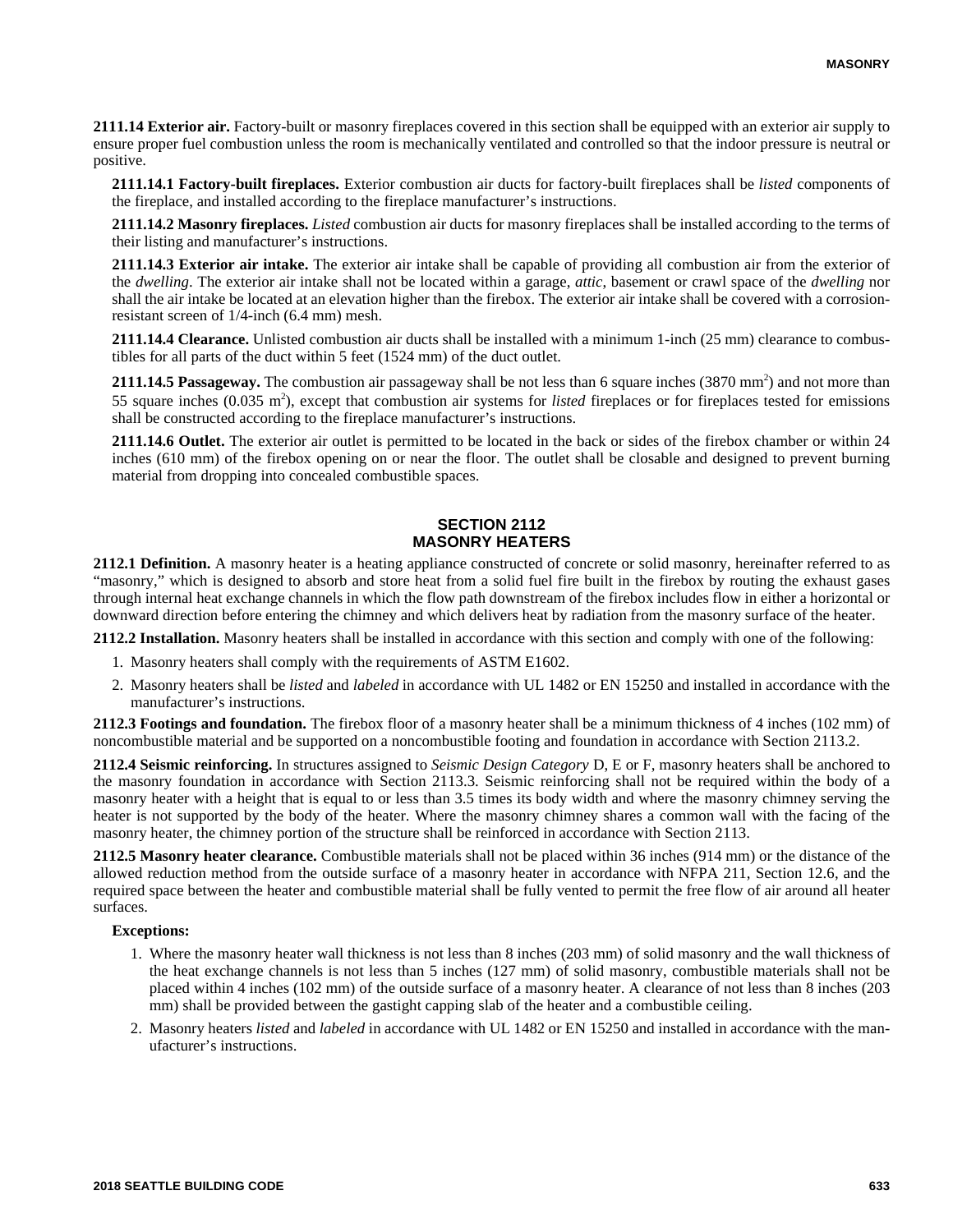# **SECTION 2113 MASONRY CHIMNEYS**

**2113.1 General.** The construction of masonry chimneys consisting of solid masonry units, hollow masonry units grouted solid, stone or concrete shall be in accordance with this section.

**2113.2 Footings and foundations.** Footings for masonry chimneys shall be constructed of concrete or solid masonry not less than 12 inches (305 mm) thick and shall extend not less than 6 inches (152 mm) beyond the face of the foundation or support wall on all sides. Footings shall be founded on natural undisturbed earth or engineered fill below frost depth. In areas not subjected to freezing, footings shall be not less than 12 inches (305 mm) below finished grade.

**2113.3 Seismic reinforcement.** In structures assigned to *Seismic Design Category* A or B, seismic reinforcement is not required. In structures assigned to *Seismic Design Category* C or D, masonry chimneys shall be reinforced and anchored in accordance with Sections 2113.3.1, 2113.3.2 and 2113.4. In structures assigned to *Seismic Design Category* E or F, masonry chimneys shall be reinforced in accordance with the requirements of Sections 2101 through 2108 and anchored in accordance with Section 2113.4.

**2113.3.1 Vertical reinforcement.** For chimneys up to 40 inches (1016 mm) wide, four No. 4 continuous vertical bars anchored in the foundation shall be placed in the concrete between wythes of solid masonry or within the cells of hollow unit masonry and grouted in accordance with Section 2103.3. Grout shall be prevented from bonding with the flue liner so that the flue liner is free to move with thermal expansion. For chimneys greater than 40 inches (1016 mm) wide, two additional No. 4 vertical bars shall be provided for each additional 40 inches (1016 mm) in width or fraction thereof.

**2113.3.2 Horizontal reinforcement.** Vertical reinforcement shall be placed enclosed within 1/4-inch (6.4 mm) ties, or other reinforcing of equivalent net cross-sectional area, spaced not to exceed 18 inches (457 mm) on center in concrete, or placed in the bed joints of unit masonry, at not less than every 18 inches (457 mm) of vertical height. Two such ties shall be provided at each bend in the vertical bars.

**2113.4 Seismic anchorage.** Masonry chimneys and foundations shall be anchored at each floor, ceiling or roof line more than 6 feet (1829 mm) above grade with two 3/16-inch by 1-inch (4.8 mm by 25 mm) straps embedded not less than 12 inches (305 mm) into the chimney. Straps shall be hooked around the outer bars and extend 6 inches (152 mm) beyond the bend. Each strap shall be fastened to not less than four floor joists with two 1/2-inch (12.7 mm) bolts.

**Exception:** Seismic anchorage is not required for the following:

- 1. In structures assigned to *Seismic Design Category* A or B.
- 2. Where the masonry fireplace is constructed completely within the exterior walls.

**2113.5 Corbeling.** Masonry chimneys shall not be corbeled more than half of the chimney's wall thickness from a wall or foundation, nor shall a chimney be corbeled from a wall or foundation that is less than 12 inches (305 mm) in thickness unless it projects equally on each side of the wall, except that on the second *story* of a two-story *dwelling*, corbeling of chimneys on the exterior of the enclosing walls is permitted to equal the wall thickness. The projection of a single course shall not exceed onehalf the unit height or one-third of the unit bed depth, whichever is less.

**2113.6 Changes in dimension.** The chimney wall or chimney flue lining shall not change in size or shape within 6 inches (152 mm) above or below where the chimney passes through floor components, ceiling components or roof components.

**2113.7 Offsets.** Where a masonry chimney is constructed with a fireclay flue liner surrounded by one wythe of masonry, the maximum offset shall be such that the centerline of the flue above the offset does not extend beyond the center of the chimney wall below the offset. Where the chimney offset is supported by masonry below the offset in an *approved* manner, the maximum offset limitations shall not apply. Each individual corbeled masonry course of the offset shall not exceed the projection limitations specified in Section 2113.5.

**2113.8 Additional load.** Chimneys shall not support loads other than their own weight unless they are designed and constructed to support the additional load. Masonry chimneys are permitted to be constructed as part of the masonry walls or concrete walls of the building.

**2113.9 Termination.** Chimneys shall extend not less than 2 feet (610 mm) higher than any portion of the building within 10 feet (3048 mm), but shall be not less than 3 feet (914 mm) above the highest point where the chimney passes through the roof.

**2113.9.1 Chimney caps.** Masonry chimneys shall have a concrete, metal or stone cap, sloped to shed water, a drip edge and a caulked bond break around any flue liners in accordance with ASTM C1283.

**2113.9.2 Spark arrestors.** Where a spark arrestor is installed on a masonry chimney, the spark arrestor shall meet all of the following requirements:

- 1. The net free area of the arrestor shall be not less than four times the net free area of the outlet of the chimney flue it serves.
- 2. The arrestor screen shall have heat and corrosion resistance equivalent to 19-gage galvanized steel or 24-gage stainless steel.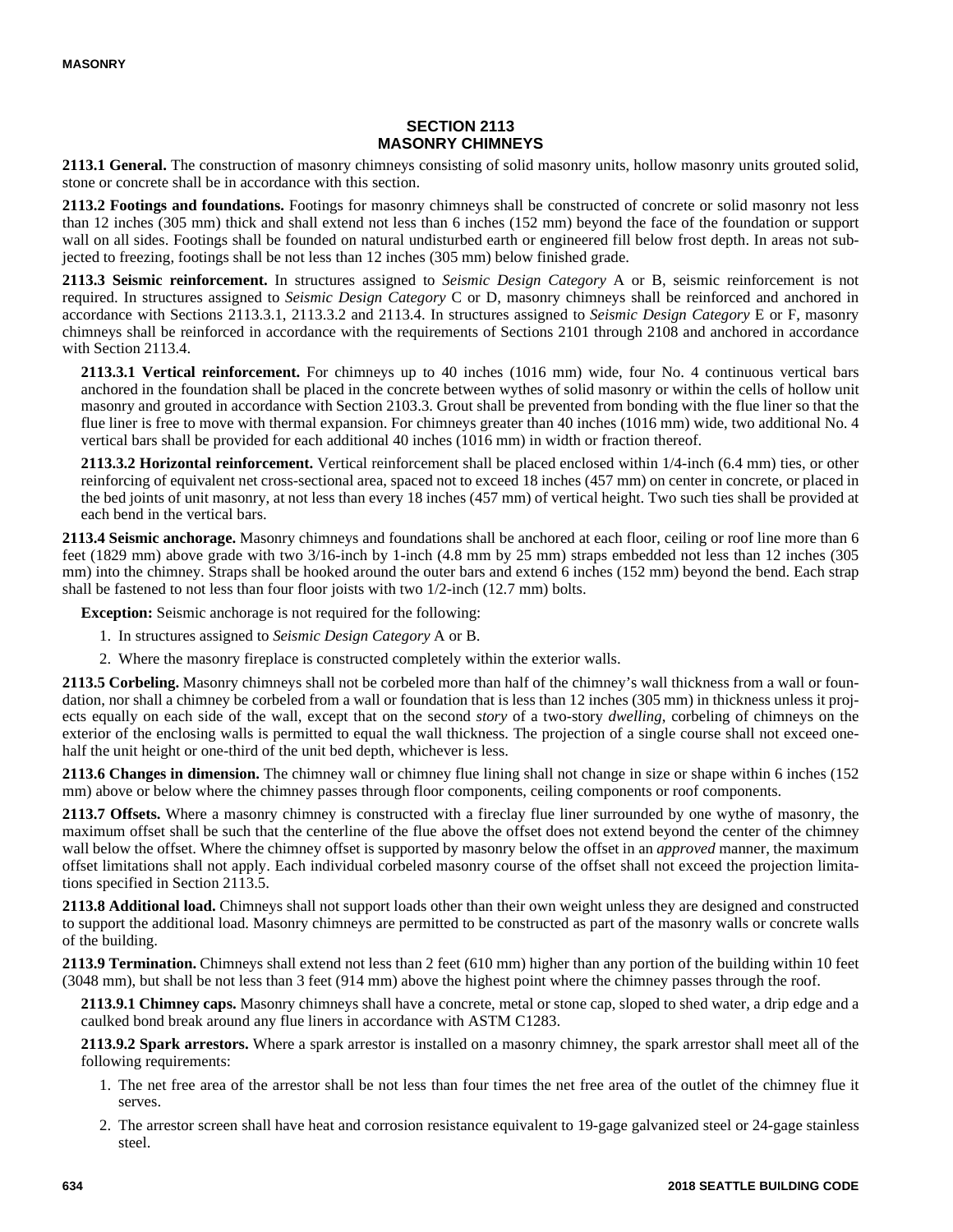- 3. Openings shall not permit the passage of spheres having a diameter greater than 1/2 inch (12.7 mm) nor block the passage of spheres having a diameter less than 3/8 inch (9.5 mm).
- 4. The spark arrestor shall be accessible for cleaning and the screen or chimney cap shall be removable to allow for cleaning of the chimney flue.

**2113.9.3 Rain caps.** Where a masonry or metal rain cap is installed on a masonry chimney, the net free area under the cap shall be not less than four times the net free area of the outlet of the chimney flue it serves.

**2113.10 Wall thickness.** Masonry chimney walls shall be constructed of concrete, solid masonry units or hollow masonry units grouted solid with not less than 4 inches (102 mm) nominal thickness.

**2113.10.1 Masonry veneer chimneys.** Where masonry is used as veneer for a framed chimney, through flashing and weep holes shall be provided as required by Chapter 14.

**2113.11 Flue lining (material).** Masonry chimneys shall be lined. The lining material shall be appropriate for the type of appliance connected, according to the terms of the appliance listing and the manufacturer's instructions.

**2113.11.1 Residential-type appliances (general).** Flue lining systems shall comply with one of the following:

- 1. Clay flue lining complying with the requirements of ASTM C315.
- 2. *Listed* chimney lining systems complying with UL 1777.
- 3. Factory-built chimneys or chimney units *listed* for installation within masonry chimneys.
- 4. Other *approved* materials that will resist corrosion, erosion, softening or cracking from flue gases and condensate at temperatures up to  $1,800^{\circ}$ F (982 $^{\circ}$ C).

**2113.11.1.1 Flue linings for specific appliances.** Flue linings other than those covered in Section 2113.11.1 intended for use with specific appliances shall comply with Sections 2113.11.1.2 through 2113.11.1.4, 2113.11.2 and 2113.11.3.

**2113.11.1.2 Gas appliances.** Flue lining systems for gas appliances shall be in accordance with the *International Fuel Gas Code*.

**2113.11.1.3 Pellet fuel-burning appliances.** Flue lining and vent systems for use in masonry chimneys with pellet fuelburning appliances shall be limited to flue lining systems complying with Section 2113.11.1 and pellet vents *listed* for installation within masonry chimneys (see Section 2113.11.1.5 for marking).

**2113.11.1.4 Oil-fired appliances approved for use with L-vent.** Flue lining and vent systems for use in masonry chimneys with oil-fired appliances *approved* for use with Type L vent shall be limited to flue lining systems complying with Section 2113.11.1 and *listed* chimney liners complying with UL 641 (see Section 2113.11.1.5 for marking).

**2113.11.1.5 Notice of usage.** When a flue is relined with a material not complying with Section 2113.11.1, the chimney shall be plainly and permanently identified by a *label* attached to a wall, ceiling or other conspicuous location adjacent to where the connector enters the chimney. The *label* shall include the following message or equivalent language: "This chimney is for use only with (type or category of appliance) that burns (type of fuel). Do not connect other types of appliances."

**2113.11.2 Concrete and masonry chimneys for medium-heat appliances.** Concrete and masonry chimneys for mediumheat appliances shall comply with Sections 2113.11.2.1 through 2113.11.2.5.

**2113.11.2.1 Construction.** Chimneys for medium-heat appliances shall be constructed of solid masonry units or of concrete with walls not less than 8 inches (203 mm) thick, or with stone masonry not less than 12 inches (305 mm) thick.

**2113.11.2.2 Lining.** Concrete and masonry chimneys shall be lined with an *approved* medium-duty refractory brick not less than 4-1/2 inches (114 mm) thick laid on the 4-1/2-inch bed (114 mm) in an *approved* medium-duty refractory mortar. The lining shall start 2 feet (610 mm) or more below the lowest chimney connector entrance. Chimneys terminating 25 feet (7620 mm) or less above a chimney connector entrance shall be lined to the top.

**2113.11.2.3 Multiple passageway.** Concrete and masonry chimneys containing more than one passageway shall have the liners separated by a minimum 4-inch-thick (102 mm) concrete or solid masonry wall.

**2113.11.2.4 Termination height.** Concrete and masonry chimneys for medium-heat appliances shall extend not less than 10 feet (3048 mm) higher than any portion of any building within 25 feet (7620 mm).

**2113.11.2.5 Clearance.** A minimum clearance of 4 inches (102 mm) shall be provided between the exterior surfaces of a concrete or masonry chimney for medium-heat appliances and combustible material.

**2113.11.3 Concrete and masonry chimneys for high-heat appliances.** Concrete and masonry chimneys for high-heat appliances shall comply with 2113.11.3.1 through 2113.11.3.4.

**2113.11.3.1 Construction.** Chimneys for high-heat appliances shall be constructed with double walls of solid masonry units or of concrete, each wall to be not less than 8 inches (203 mm) thick with a minimum airspace of 2 inches (51 mm) between the walls.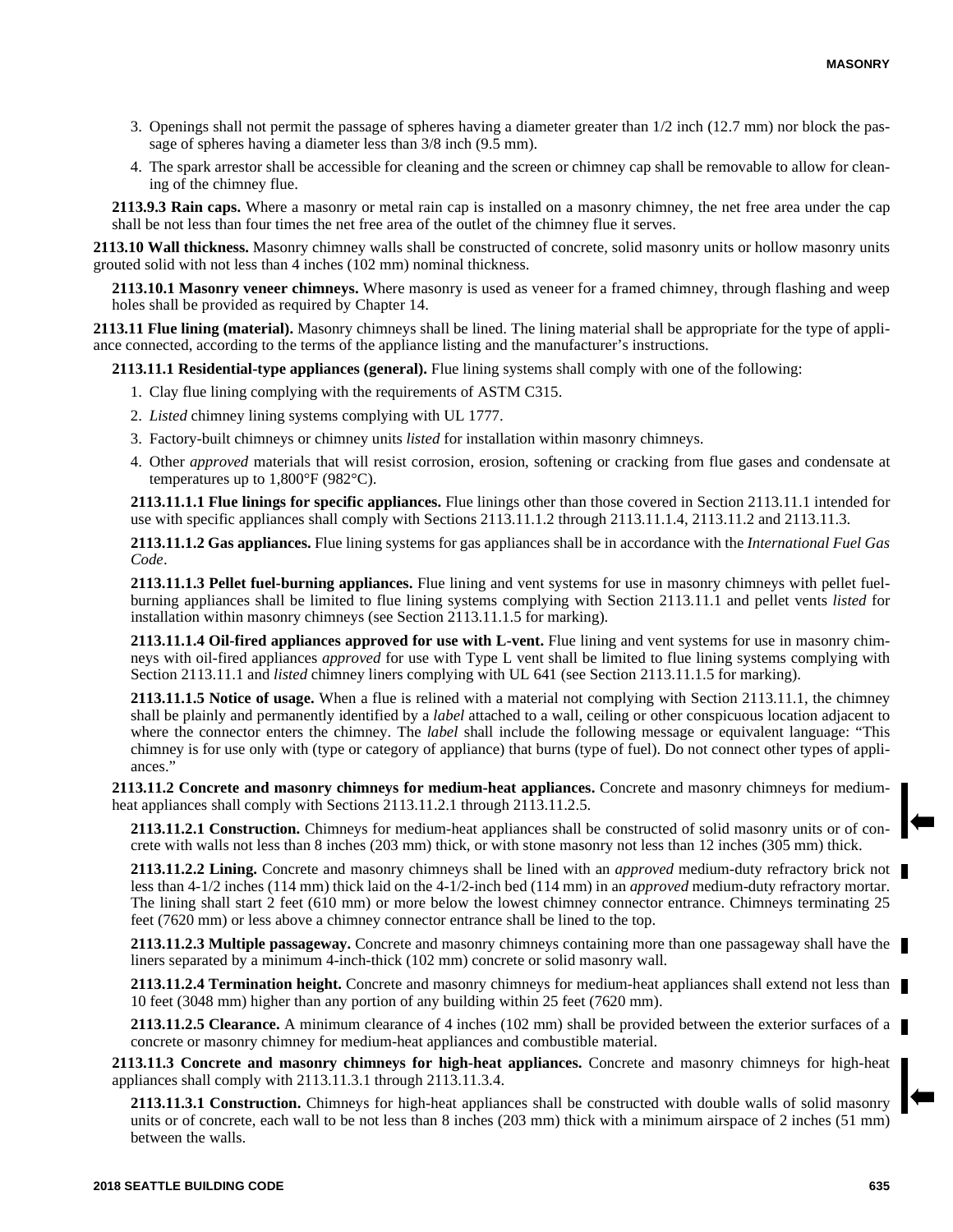П

**2113.11.3.2 Lining.** The inside of the interior wall shall be lined with an *approved* high-duty refractory brick, not less than 4-1/2 inches (114 mm) thick laid on the 4-1/2-inch bed (114 mm) in an *approved* high-duty refractory mortar. The lining shall start at the base of the chimney and extend continuously to the top.

**2113.11.3.3 Termination height.** Concrete and masonry chimneys for high-heat appliances shall extend not less than 20 feet (6096 mm) higher than any portion of any building within 50 feet (15 240 mm).

**2113.11.3.4 Clearance.** Concrete and masonry chimneys for high-heat appliances shall have *approved* clearance from buildings and structures to prevent overheating combustible materials, permit inspection and maintenance operations on the chimney and prevent danger of burns to persons.

**2113.12 Clay flue lining (installation).** Clay flue liners shall be installed in accordance with ASTM C1283 and extend from a point not less than 8 inches (203 mm) below the lowest inlet or, in the case of fireplaces, from the top of the smoke chamber to a point above the enclosing walls. The lining shall be carried up vertically, with a maximum slope not greater than 30 degrees (0.52 rad) from the vertical.

Clay flue liners shall be laid in medium-duty nonwater-soluble refractory mortar conforming to ASTM C199 with tight mortar joints left smooth on the inside and installed to maintain an airspace or insulation not to exceed the thickness of the flue liner separating the flue liners from the interior face of the chimney masonry walls. Flue lining shall be supported on all sides. Only enough mortar shall be placed to make the joint and hold the liners in position.

#### **2113.13 Additional requirements.**

**2113.13.1 Listed materials.** *Listed* materials used as flue linings shall be installed in accordance with the terms of their listings and the manufacturer's instructions.

**2113.13.2 Space around lining.** The space surrounding a chimney lining system or vent installed within a masonry chimney shall not be used to vent any other appliance.

**Exception:** This shall not prevent the installation of a separate flue lining in accordance with the manufacturer's instructions.

**2113.14 Multiple flues.** Where two or more flues are located in the same chimney, masonry wythes shall be built between adjacent flue linings. The masonry wythes shall be not less than 4 inches (102 mm) thick and bonded into the walls of the chimney.

**Exception:** Where venting only one appliance, two flues are permitted to adjoin each other in the same chimney with only the flue lining separation between them. The joints of the adjacent flue linings shall be staggered not less than 4 inches (102 mm).

**2113.15 Flue area (appliance).** Chimney flues shall not be smaller in area than the area of the connector from the appliance. Chimney flues connected to more than one appliance shall be not less than the area of the largest connector plus 50 percent of the areas of additional chimney connectors.

#### **Exceptions:**

1. Chimney flues serving oil-fired appliances sized in accordance with NFPA 31.

2. Chimney flues serving gas-fired appliances sized in accordance with the *International Fuel Gas Code*.

**2113.16 Flue area (masonry fireplace).** Flue sizing for chimneys serving fireplaces shall be in accordance with Section 2113.16.1 or 2113.16.2.

**2113.16.1 Minimum area.** Round chimney flues shall have a minimum net cross-sectional area of not less than 1/12 of the fireplace opening. Square chimney flues shall have a minimum net cross-sectional area of not less than 1/10 of the fireplace opening. Rectangular chimney flues with an aspect ratio less than 2 to 1 shall have a minimum net cross-sectional area of not less than 1/10 of the fireplace opening. Rectangular chimney flues with an aspect ratio of 2 to 1 or more shall have a minimum net cross-sectional area of not less than 1/8 of the fireplace opening.

**2113.16.2 Determination of minimum area.** The minimum net cross-sectional area of the flue shall be determined in accordance with Figure 2113.16. A flue size providing not less than the equivalent net cross-sectional area shall be used. Cross-sectional areas of clay flue linings are as provided in Tables 2113.16(1) and 2113.16(2) or as provided by the manufacturer or as measured in the field. The height of the chimney shall be measured from the firebox floor to the top of the chimney flue.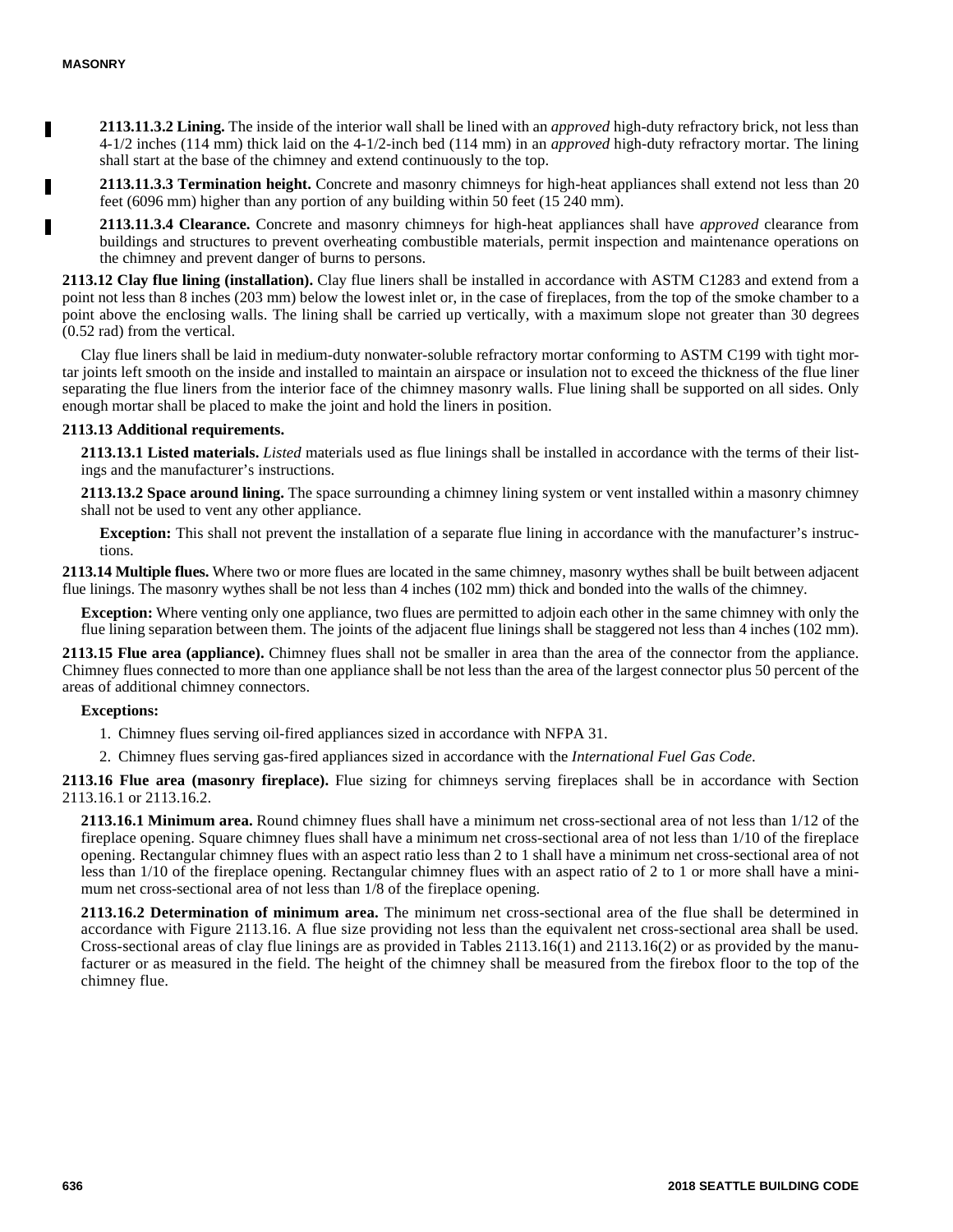

For SI: 1 inch =  $25.4$  mm, 1 square inch =  $645$  mm<sup>2</sup>.

**FIGURE 2113.16 FLUE SIZES FOR MASONRY CHIMNEYS**

| TABLE 2113.16(1)                                          |  |  |
|-----------------------------------------------------------|--|--|
| NET CROSS-SECTIONAL AREA OF ROUND FLUE SIZES <sup>a</sup> |  |  |

| FLUE SIZE, INSIDE DIAMETER (inches) | <b>CROSS-SECTIONAL AREA (square inches)</b> |
|-------------------------------------|---------------------------------------------|
|                                     | 28                                          |
| −                                   | 38                                          |
|                                     | 50                                          |
| 10                                  | 78                                          |
| $10-3/4$                            | 90                                          |
| 12                                  | 113                                         |
|                                     | 176                                         |
| 18                                  | 254                                         |

For SI: 1 inch = 25.4 mm, 1 square inch =  $645.16$  mm<sup>2</sup>.

a. Flue sizes are based on ASTM C315.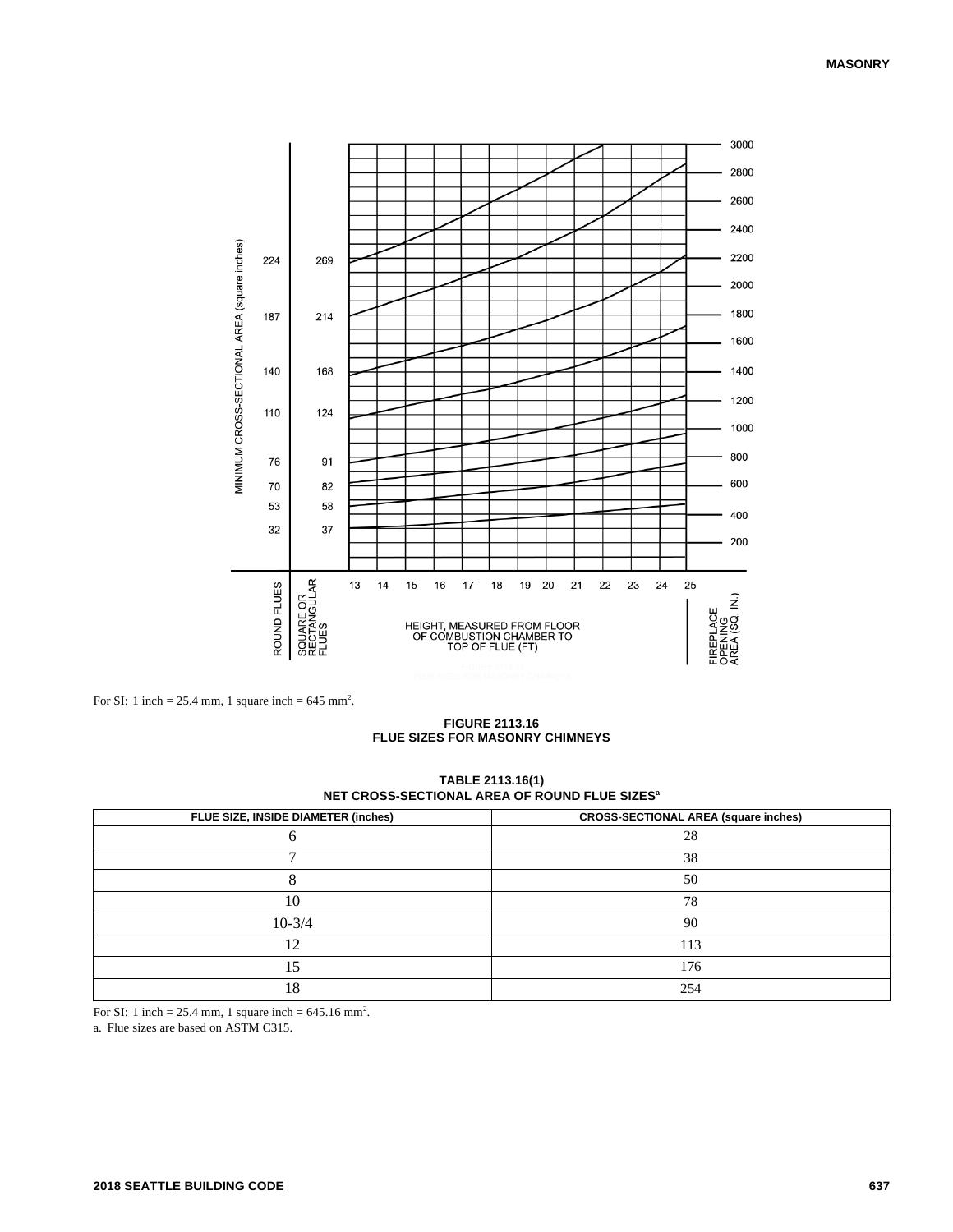| FLUE SIZE, OUTSIDE NOMINAL DIMENSIONS (inches) | <b>CROSS-SECTIONAL AREA (square inches)</b> |
|------------------------------------------------|---------------------------------------------|
| $4.5 \times 8.5$                               | 23                                          |
| $4.5 \times 13$                                | 34                                          |
| $8\times8$                                     | 42                                          |
| $8.5 \times 8.5$                               | 49                                          |
| $8\times12$                                    | 67                                          |
| $8.5 \times 13$                                | 76                                          |
| $12 \times 12$                                 | 102                                         |
| $8.5 \times 18$                                | 101                                         |
| $13 \times 13$                                 | 127                                         |
| $12\times16$                                   | 131                                         |
| $13\times18$                                   | 173                                         |
| $16 \times 16$                                 | 181                                         |
| $16\times20$                                   | 222                                         |
| $18\times18$                                   | 233                                         |
| $20\times20$                                   | 298                                         |
| $20 \times 24$                                 | 335                                         |
| $24 \times 24$                                 | 431                                         |

**TABLE 2113.16(2) NET CROSS-SECTIONAL AREA OF SQUARE AND RECTANGULAR FLUE SIZES**

For SI: 1 inch = 25.4 mm, 1 square inch =  $645.16$  mm<sup>2</sup>.

**2113.17 Inlet.** Inlets to masonry chimneys shall enter from the side. Inlets shall have a thimble of fireclay, rigid refractory material or metal that will prevent the connector from pulling out of the inlet or from extending beyond the wall of the liner.

**2113.18 Masonry chimney cleanout openings.** Cleanout openings shall be provided within 6 inches (152 mm) of the base of each flue within every masonry chimney. The upper edge of the cleanout shall be located not less than 6 inches (152 mm) below the lowest chimney inlet opening. The height of the opening shall be not less than 6 inches (152 mm). The cleanout shall be provided with a noncombustible cover.

**Exception:** Chimney flues serving masonry fireplaces, where cleaning is possible through the fireplace opening.

**2113.19 Chimney clearances.** Any portion of a masonry chimney located in the interior of the building or within the *exterior wall* of the building shall have a minimum airspace clearance to combustibles of 2 inches (51 mm). Chimneys located entirely outside the *exterior walls* of the building, including chimneys that pass through the soffit or cornice, shall have a minimum airspace clearance of 1 inch (25 mm). The airspace shall not be filled, except to provide fireblocking in accordance with Section 2113.20.

#### **Exceptions:**

- 1. Masonry chimneys equipped with a chimney lining system *listed* and *labeled* for use in chimneys in contact with combustibles in accordance with UL 1777, and installed in accordance with the manufacturer's instructions, are permitted to have combustible material in contact with their exterior surfaces.
- 2. Where masonry chimneys are constructed as part of masonry or concrete walls, combustible materials shall not be in contact with the masonry or concrete wall less than 12 inches (305 mm) from the inside surface of the nearest flue lining.
- 3. Exposed combustible *trim* and the edges of sheathing materials, such as wood siding, are permitted to abut the masonry chimney sidewalls, in accordance with Figure 2113.19, provided that such combustible *trim* or sheathing is not less than 12 inches (305 mm) from the inside surface of the nearest flue lining. Combustible material and *trim* shall not overlap the corners of the chimney by more than 1 inch (25 mm).